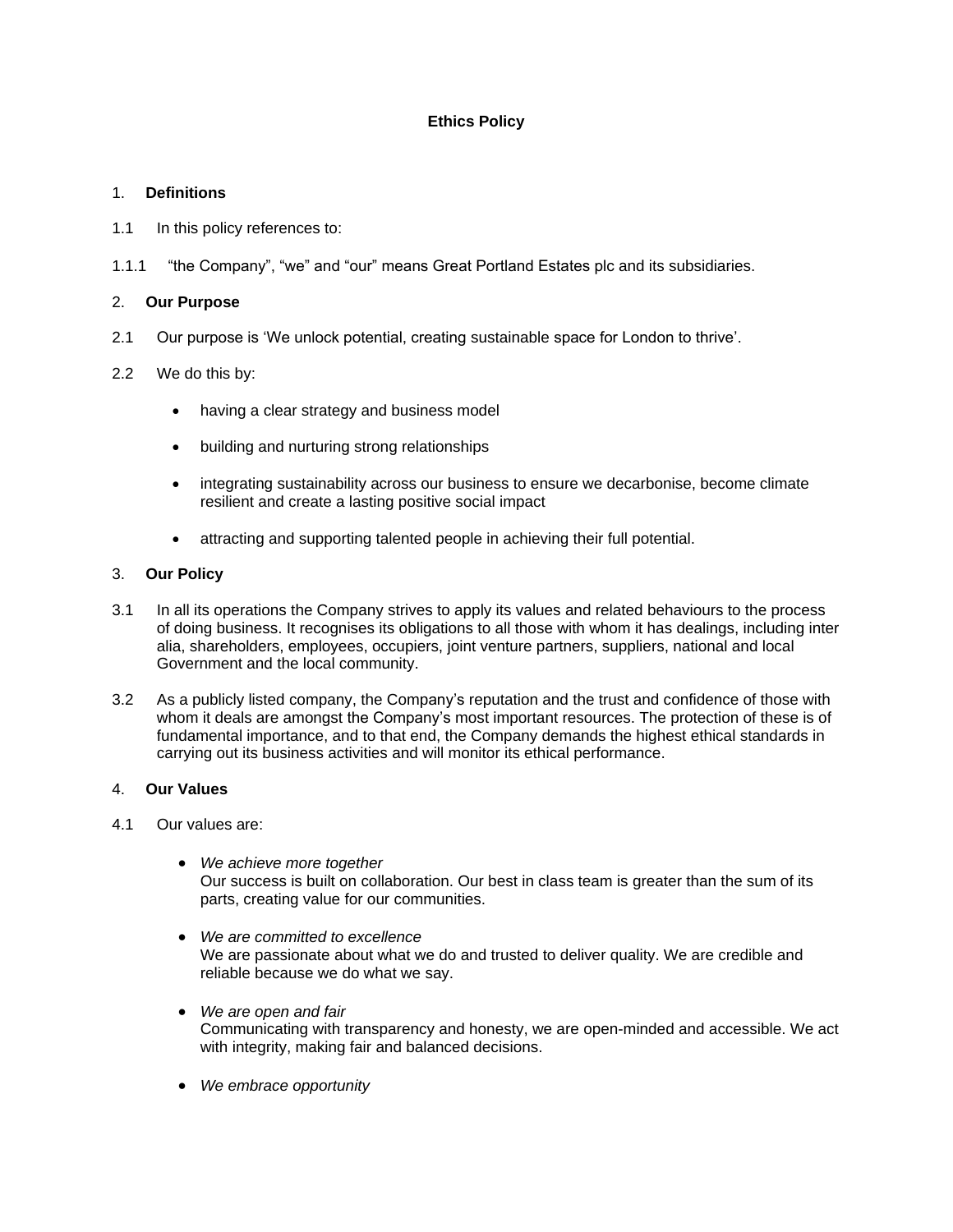We are always looking for a better way, improving the places in which we work. Our approach is bold, flexible and creative; we confidently embrace change.

#### 5. **Our relationships with stakeholders**

#### 5.1 *Relations with Occupiers*

- 5.1.1 The Company believes that responsiveness to occupier needs and integrity in dealings with occupiers is a prerequisite for a successful and sustained business relationship:
	- $\bullet$  the Company has regard to the RICS Service Charges in Commercial Property Code (1<sup>st</sup>) edition, September 2018);
	- the Company will seek to avoid untruths, concealment and overstatement in all advertising and other public communications,;
	- no employee may either give or receive any money, gift or service which is or could be construed as being intended to be a bribe; and
	- the Company aims to be responsive and helpful in dealing with occupiers and provides a 24 - hour help desk to help resolve any concerns arising in respect of any of the buildings managed by the Company in its portfolio.
- 5.2 *Relations with Shareholders and other Investors*
- 5.2.1 The Company believes that long-term shareholder relationships are based on mutual understanding and trust:
	- the Company will seek to act in the best interests of shareholders;
	- the Interim, Half Year and Annual Reports will be prepared on a timely basis to give a fair, balanced and understandable view of the state of affairs as well as of the profit and loss of the Company for the period;
	- the Company endeavours to be open in its communication of its business policies, achievements and prospects; and
	- as a publicly quoted UK company, the Company will seek to comply with the major guidelines on good corporate governance.

## 5.3 *Relations with Employees*

- 5.3.1 The Company believes that it is essential that employees are well motivated and have a strong belief in the Company, its strategy and its core values:
	- it is the policy of the Company to treat all employees and job applicants on the basis of merit and ability to do the job without the influence of age, disability, gender reassignment, marriage and civil partnership, pregnancy and maternity, race, religion or belief, sex or sexual orientation or any other grounds which are inconsistent with the principles of equality of opportunity;
	- it is the policy of the Company to ensure, so far as is reasonably practicable, the health, safety and welfare at work of its employees, and those affected by its activities. Employees are given information, training and supervision in how to carry out their day-to-day activities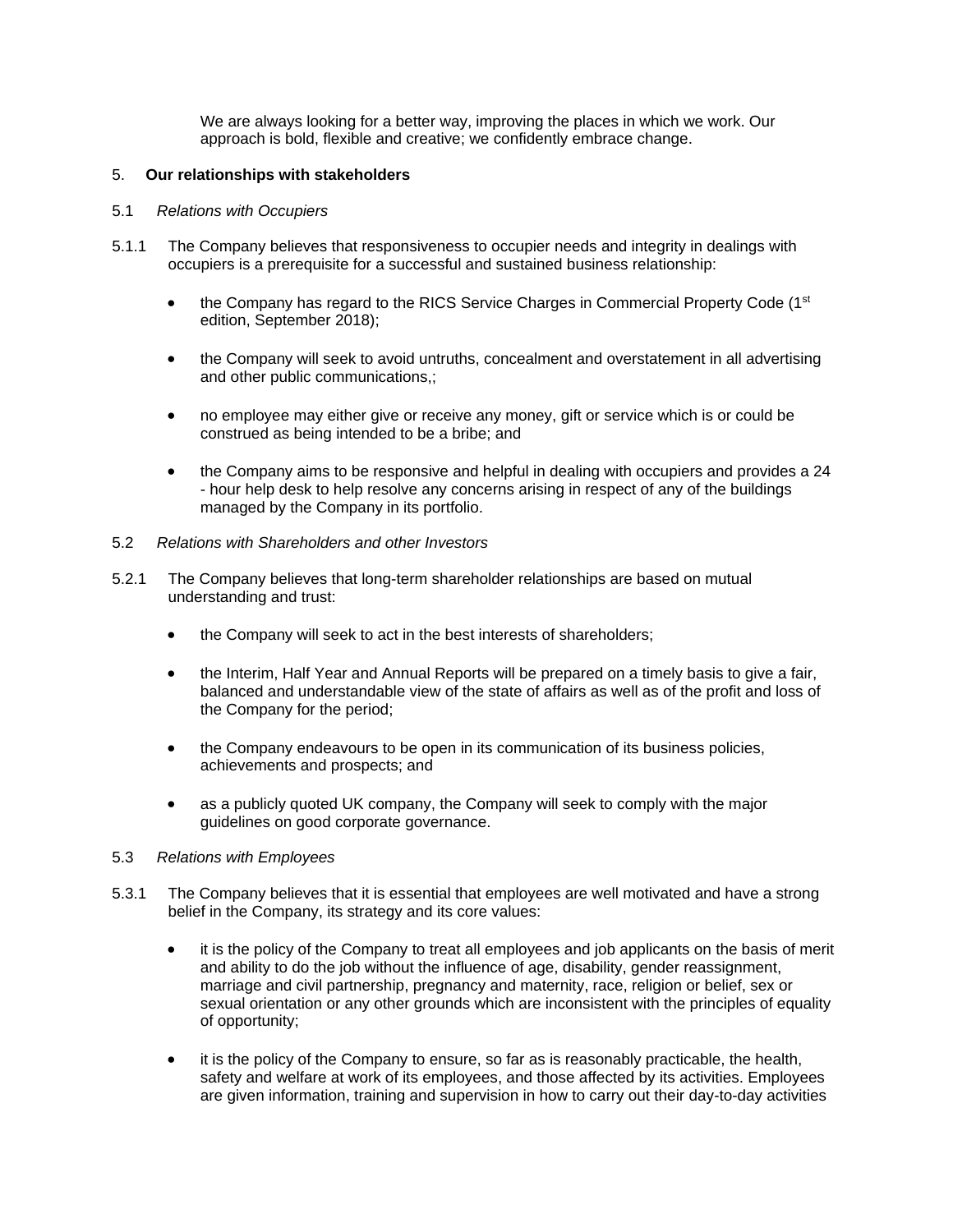safely and with regard to the safety of others. Employees are instructed to recognise that they have a legal responsibility to co-operate with the Company in complying with health and safety legislation and to take reasonable care of themselves and those who may be affected by their acts or omissions. The Company encourages employees to be actively involved in maintaining safe operating conditions and practices and ensures that they are given opportunities for consultation through various platforms and people across the business;

- the Company will seek to maintain a positive and supportive working environment for all employees at work. The Company is determined to provide a working environment conducive to good mental health and eradicate any stigma or discrimination when employees suffer mental health problems;
- employees are regularly informed on matters affecting them as employees, and on the financial and economic matters affecting the Company's performance;
- in recognition of the efforts of the individual in helping to create the success of the Company, it will endeavour to maintain a fair and just appraisal system which incentivises superior performance and aligns employees' and shareholders' interests;
- the Company will seek to encourage and help employees at all levels to develop relevant skills;
- the Company will expect that information received by employees in the course of business dealings will not be used for personal gain or any purpose except that for which it is given;
- the Company expects all employees to be transparent, and to keep accurate records (including invoices and receipts), in relation to all of their dealings; and
- any personal interest or that of a member of an employee's immediate family in relation to the Company's business must be disclosed.
- 5.4 *Relations with Joint Venture Partners, Suppliers, Advisers and Agents*
- 5.4.1 The Company aims to develop relationships with its joint venture partners, suppliers, advisers and agents based on mutual trust.
- 5.4.2 Employees will be expected to conduct business with suppliers, advisers and agents in a professional manner, and are expected to act fairly, honestly and in good faith at all times in all aspects of their work:
	- the Company supports the principles of the UN Universal Declaration of Human Rights and core conventions of the International Labour Organization. Suppliers are expected to comply with the Company's Slavery and Human Trafficking Statement and its Supplier Code of Conduct which set out the standards that we require of our suppliers to ensure they are operating ethically and responsibly, including in the prevention of child and forced labour, modern slavery and human trafficking ;
	- it is the Company's payment policy that suppliers be paid in accordance with those terms and conditions agreed between the Company and the supplier, provided that all trading terms and conditions have been complied with;
	- the receipt of gifts or favours can give rise to embarrassing situations and/or conflicts of interest and may be seen as an improper inducement to grant a reciprocal concession to the donor. In no circumstances should a gift, hospitality or favour be accepted that would bring the Company into disrepute or in any way compromise the Company's position in dealings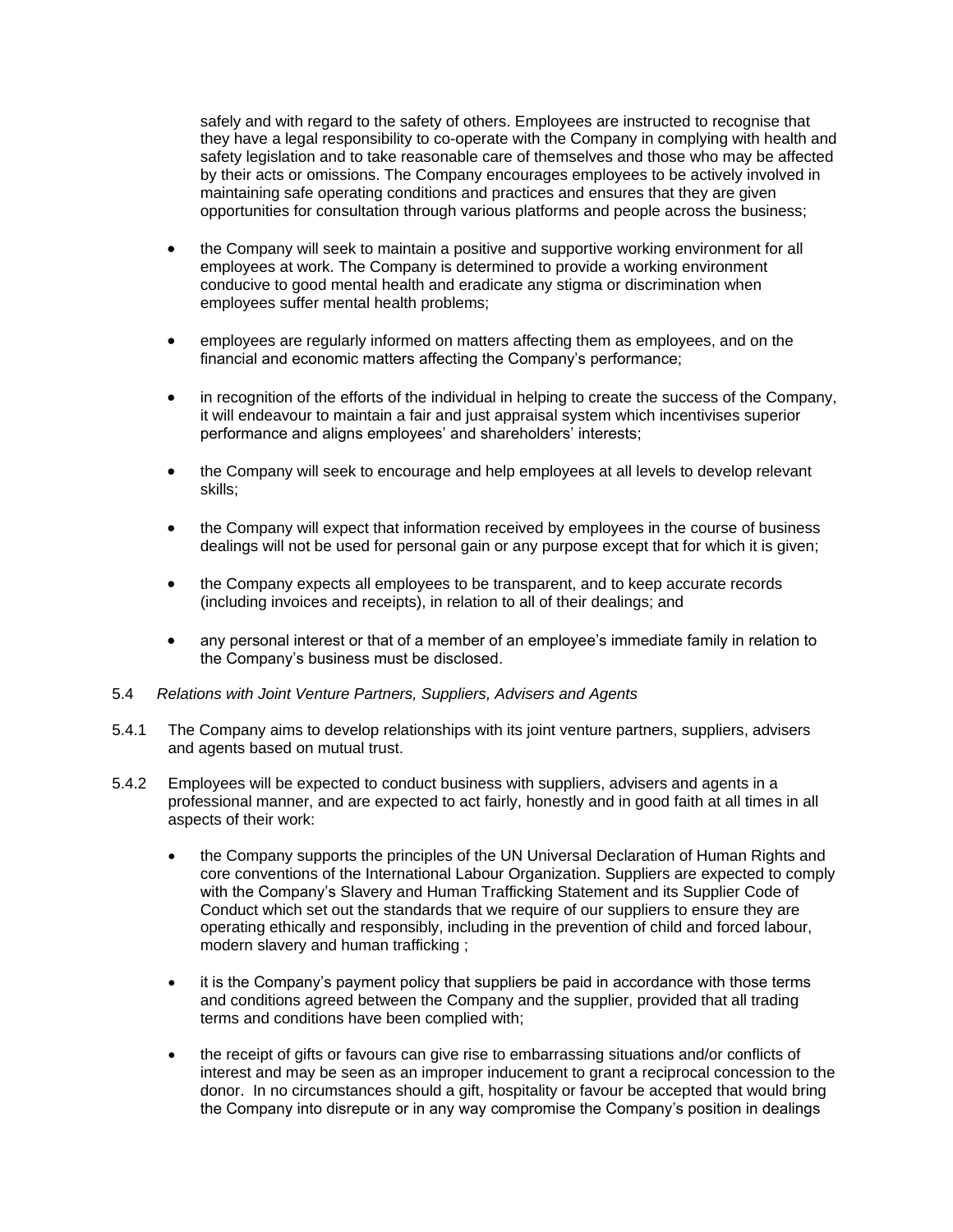with an outside party. Reasonable small gifts and hospitality may be received only on the understanding that acceptance does not place the recipient under any obligation and cannot be misconstrued. Where such gifts may be seen as being in the nature of a goodwill gesture to part of a team, they are to be shared within a department where practicable.

- gifts and hospitality which meet certain criteria are required to be approved by Department Heads and will be recorded on a register;
- the Company prohibits the offering, the giving, the solicitation or the acceptance of any bribe (whether cash or otherwise) to or from any person or company by any person acting on the Company's behalf in order to gain any advantage for the Company or in order to gain any personal advantage, pecuniary or otherwise, for the individual or anyone connected with the individual; and
- the prevention, detection and reporting of actual or suspected bribery, fraud or tax evasion is the responsibility of all employees of the Company and of all those who perform services for or on behalf of the Company and employees and others should confidentially report any suspicion of bribery, fraud or tax evasion via the Company's Whistleblowing procedures available at http://www.gpe.co.uk/about-us/governance/.
- 5.5 *Relations with the Government and the Local Community*
- 5.5.1 The Company will seek to have a lasting positive social impact and comply with all legislation affecting its operations:
	- the Company will actively support groups involved in the improvement and promotion of central London;
	- the Company will actively support charities and community organisations that benefit our local communities, in line with our Community Strategy;
	- • employees are encouraged to participate in community and civic matters;
	- the Company recognises that its business activities have an influence on the environment and will seek to conduct its activities in an environmentally responsible manner;
	- the Company will actively engage with relevant stakeholders in the local community and the government in respect of its developments;
	- the Company's objective is to create and manage sustainable buildings through careful design, selection of materials and efficient construction techniques. Consultants and contractors are required to follow the Company's policy in achieving this objective;
	- in the course of the management of the property portfolio the Company will continue to carry out appropriate improvement programmes to ensure the efficient operation of its buildings and will monitor energy consumption, water usage and waste management; and
	- the Company will seek to comply at all times with tax legislation and endeavour to maintain an open and constructive working relationship with HM Revenue & Customs.

#### 5.6 *Relations with Competitors*

5.6.1 The Company will compete vigorously, but honestly: